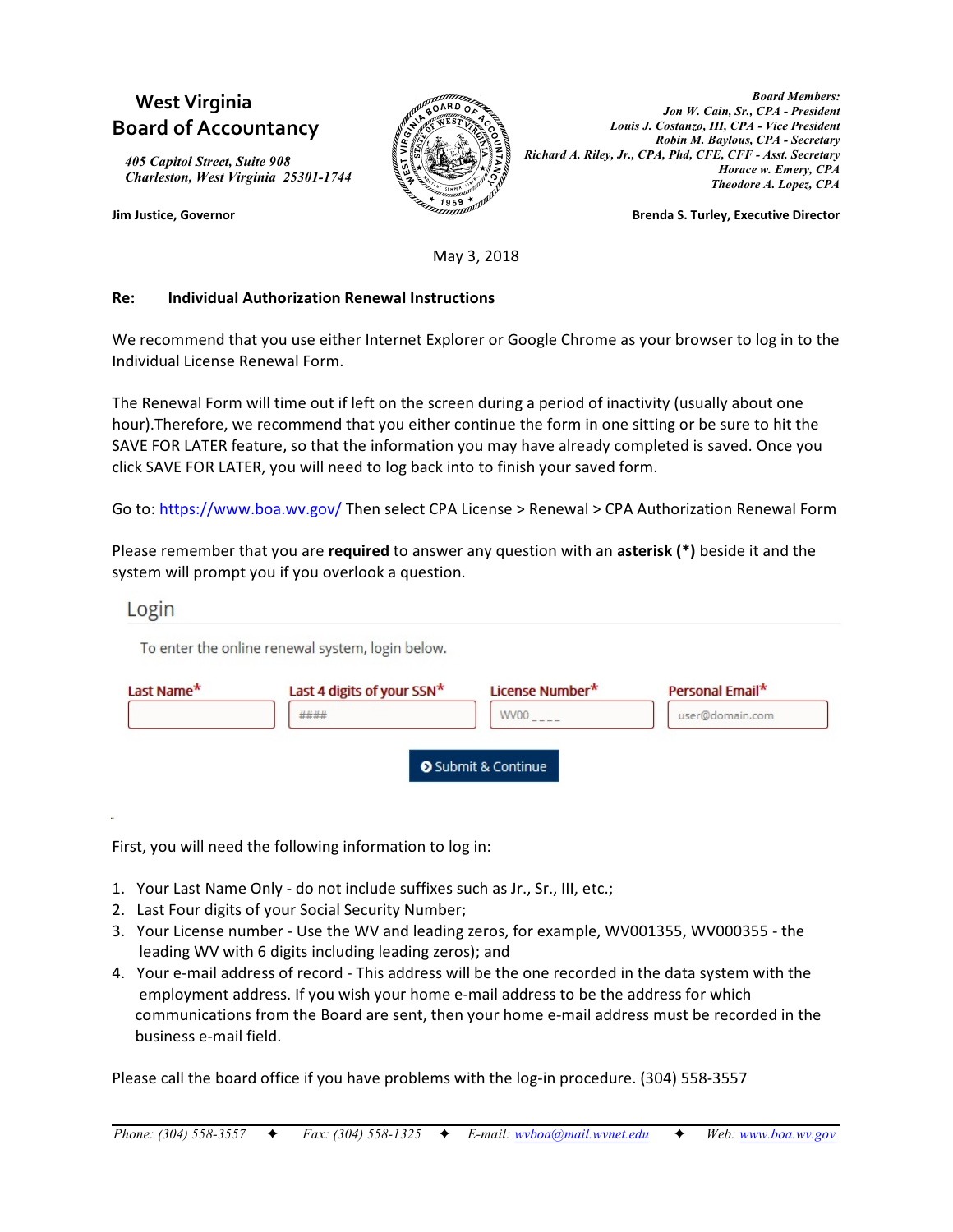#### **Save For Later feature**

After you complete the first page of the form, you may select **Save for Later** and your form will be saved for your next log-in. When you log back in, you will need to CONTINUE through the pages until you come to the last question you answered.

Do **not hit your browser's BACK button** as you progress through the renewal pages. If you must change an answer on a previous page, click EXIT (at the bottom of the page) and come back into the renewal form or SAVE FOR LATER and correct it as you progress through the pages.

## **Page 1 - Renewal Option**

#### **Renew CPA Authorization Renewal - Active Status**

Choose "YES" if you wish to renew your individual authorization to perform attest/compilation services as an individual practitioner for the upcoming fiscal period of July 1 to June 30. You will be taken to a screen with your individual authorization information.

## Choose "NO" if you do not wish to renew.

A "NO" answer will take you directly to a CERTIFY page requiring you to attest that the information you are submitting is true and correct. Check mark that you agree, choose SUBMIT and CONTINUE. The next page will indicate that you have submitted your information successfully and allow you to create an ADOBE file of your renewal for download and save or print. A "NO" answer will change your authorization status to INACTIVE once it is approved in the system.

#### **Page 2** - **Individual Authorization Information**

Informational section only - this section will indicate the name, license number and the current expiration date that the Board has on record.

#### **Personal Information**

This section will give you the opportunity to change your name, address, business address, and contact information such as phone, fax and e-mail address. The e-mail address you indicate as the business email will be considered the "email address of record" and the information you will use to log in to any forms for which you have access.

#### **Name change**

In order to change your name in the online system, you will need to upload a copy of the legal document that changed your name. Please provide in Adobe .pdf format as indicated below.

| ٠      | Changed by Court Order                            | provide a scanned Adobe file of the court document that<br>allowed your name to change.                                                                                                                                                                  |
|--------|---------------------------------------------------|----------------------------------------------------------------------------------------------------------------------------------------------------------------------------------------------------------------------------------------------------------|
| ٠<br>٠ | Changed due to Marriage<br>Changed due to Divorce | provide a scanned Adobe file of an official Marriage Certificate.<br>provide a scanned Adobe file of the first page indicating the<br>Civil Action number and the page which indicates your name<br>change. (Please do not provide the entire document.) |

**Title Change**: You may indicate any new titles or designations that you wish to make public. (e.g., PhD, CFE, etc.)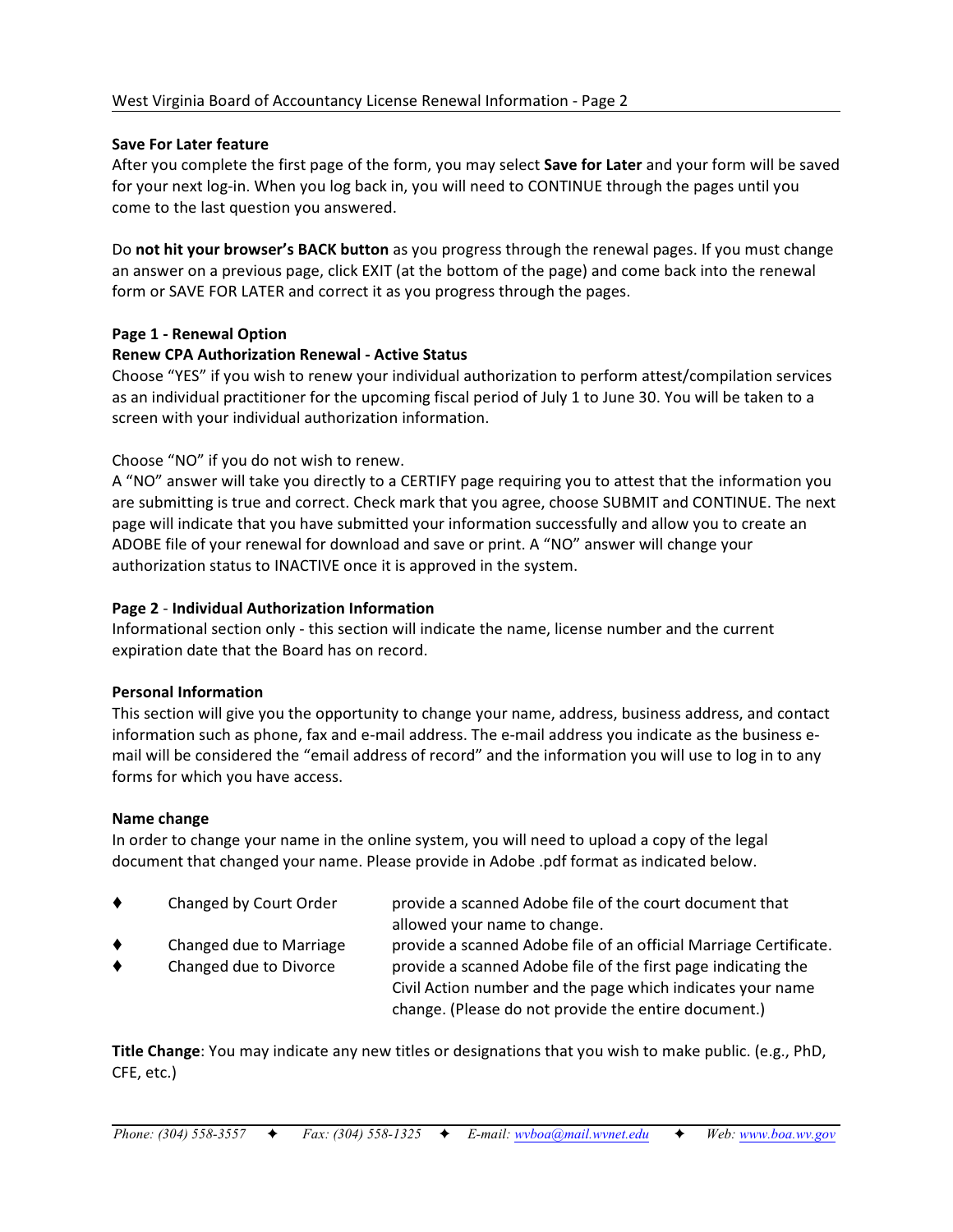**Contact Information change**: If your home address, phone, fax, or e-mail are different than that shown on your record on the screen, you are given the opportunity to change it here. Since this is a new system, the Board requests that you review the COUNTY information and correct any errors in the home and/or business counties.

**Business Contact Information**: If your business address, phone, fax, or e-mail are different than that shown on the screen, you are given the opportunity to change it here. Since this is a new system, the Board requests that you review the COUNTY information and correct any errors in the home and/or business counties.

You will also be given the opportunity to indicate where you wish correspondence via the U.S. Postal Service to be mailed - home or business. **The public address is the address that will be shown through the online verification system.** Please choose carefully, as this will be considered your public address for any printed roster of licensees, etc. (You may not choose Business Address if you do not have a business address. In that case, Board staff will change the setting to your home address.)

# **Page 3 - Other Licenses**

The first box indicates the states that have previously been reported to the Board. The next box will contain the same information, but allow you to add or remove states, if applicable. The information in the second box will then become the states on record.

# **Race/Ethnicity**

Choose from the choices in the drop-down menu.

# **Eligibility Questions**

Answer all questions truthfully. You will be given an opportunity to explain any YES answers to questions 1 through 4 once you finish this page.

# **Page 4 - Explanations**

**This page will allow you to provide an explanation to YES answers to questions 2 through 4**. If you did not answer YES to these questions, then the Explanations page will not queue.

# **Page 5** - **Child Support Questions**

**Page 6 - Certify** - Check mark the box to attest that you are providing true and correct information.

# **Page 7 - Payment Page**

State government requires all credit card transactions for renewals to be processed through the State Treasurer's Office. Please be sure to:

- Fill in all information. The Company/Employer name is not required unless you are using a company card.
- Complete all fields, including the Card Holder's Name field. This name should be exactly as indicated on your credit card.
- Fill in a phone number and the e-mail address for which you wish the receipt to be sent.